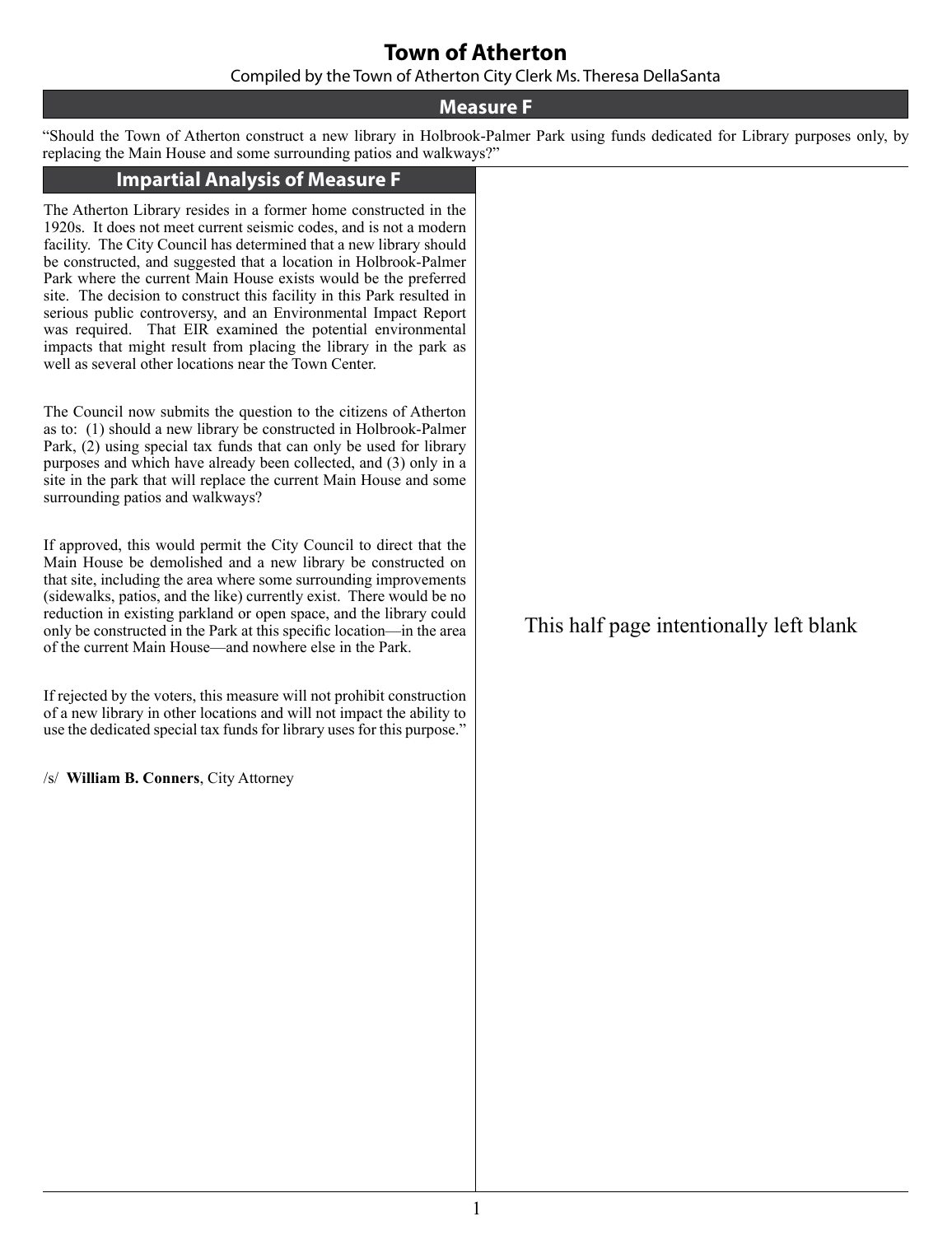# **Town of Atherton**

Compiled by the Town of Atherton City Clerk Ms. Theresa DellaSanta

|                                                                                                                                                                                                      |                                                                                                                                                                                                                                                                                      |                 | Arguments in support of or in opposition to the proposed laws are the opinions of the authors.                                                                                                                                                                                                                               |  |  |
|------------------------------------------------------------------------------------------------------------------------------------------------------------------------------------------------------|--------------------------------------------------------------------------------------------------------------------------------------------------------------------------------------------------------------------------------------------------------------------------------------|-----------------|------------------------------------------------------------------------------------------------------------------------------------------------------------------------------------------------------------------------------------------------------------------------------------------------------------------------------|--|--|
| <b>Argument in Favor of Measure F</b>                                                                                                                                                                |                                                                                                                                                                                                                                                                                      |                 | <b>Rebuttal to Argument in Favor of Measure F</b>                                                                                                                                                                                                                                                                            |  |  |
| Vote Yes on Measure F for a new Atherton library in Holbrook-<br>Palmer Park that is already funded by the Atherton Library Fund.                                                                    |                                                                                                                                                                                                                                                                                      |                 | Proponents argue benefits of locating the Library in Holbrook-<br>Palmer Park that have nothing to do with the Park. A State-of-the<br>Art Library can be established elsewhere with the same benefits,<br>without destroying the Park and adding budget costs to Atherton.                                                  |  |  |
| Your yes vote is only to approve the location of our new library and<br>will require no new taxes from Atherton taxpayers.                                                                           |                                                                                                                                                                                                                                                                                      |                 |                                                                                                                                                                                                                                                                                                                              |  |  |
| Existing funds are already designated solely for library purposes<br>including construction, operating expenses, programs and book and                                                               |                                                                                                                                                                                                                                                                                      |                 | <b>DO NOT BE FOOLED:</b><br>Proponents imply the Atherton Library Fund may be used<br>to improve Holbrook-Palmer Park. No, this Library Fund<br>can only be used for improving the Library, not for Park<br>improvements.                                                                                                    |  |  |
| media collections. Building a new library in Holbrook-Palmer Park<br>is the best use of Town library resources. It connects a place for<br>learning with outdoor recreation and cultural activities. |                                                                                                                                                                                                                                                                                      |                 |                                                                                                                                                                                                                                                                                                                              |  |  |
| By voting Yes on Measure F and building the new library in the<br>park, Atherton will gain:                                                                                                          |                                                                                                                                                                                                                                                                                      |                 | No Environmental Reports "recommend" placing the Library                                                                                                                                                                                                                                                                     |  |  |
|                                                                                                                                                                                                      | A seismically safe, state-of-the-art, green-energy facility, with<br>adequate parking, in a beautiful park setting. This location<br>would be further removed from the rail than the existing<br>location and will allow library users a quiet space and added<br>pedestrian safety. |                 | in the Park. Quite the opposite! The Environmental Report<br>says a traffic light will be needed on Middlefield, and Watkins/<br>El Camino traffic will be impacted. Atherton does not have<br>the authority to place a traffic light at this critical intersection.<br>And Library Funds cannot pay for traffic mitigation. |  |  |
|                                                                                                                                                                                                      | Up-to-date books, computer networks and lifelong learning<br>programs.<br>A well maintained park with enhanced open space. Funds for<br>the new library will contribute to park improvements. Tennis<br>courts, sports fields and playgrounds will not be affected.                  |                 | The "Public Library Process" focused on facility, NOT on<br>location. Not one public meeting was held to obtain public<br>input on <i>where</i> to place the Library. The Council majority<br>relented only after 2 years of citizen objections.<br>The proposed program does not adequately account for the                 |  |  |
| $\blacksquare$                                                                                                                                                                                       |                                                                                                                                                                                                                                                                                      |                 |                                                                                                                                                                                                                                                                                                                              |  |  |
|                                                                                                                                                                                                      | Better traffic safety. Existing library funds can pay for traffic-<br>light improvements at Watkins Avenue and Middlefield Road.                                                                                                                                                     |                 | Art Center, Park offices and storage presently in the Main<br>Building. A comprehensive Town Master Plan is needed.                                                                                                                                                                                                          |  |  |
| Budget savings. Atherton has lost money renting and<br>maintaining the park's Main House. Replacing it with the new<br>library will save Atherton taxpayer dollars.                                  |                                                                                                                                                                                                                                                                                      |                 | Budget losses on top of costs: Town budgets have included<br>event revenues from the Main Building, which will be<br>eliminated by the new Library.                                                                                                                                                                          |  |  |
| A park that brings together our Town's recreational, social,<br>educational and cultural activities - all in one convenient,<br>pleasant, family-friendly location.                                  |                                                                                                                                                                                                                                                                                      |                 | The new Library is sized to serve a regional population of<br>16,000+ persons. Atherton will lose control of the Park to the<br>County Library Joint Powers Authority.                                                                                                                                                       |  |  |
|                                                                                                                                                                                                      | This library site is recommended by numerous environmental studies,<br>a majority of the City Council, independent consultants, community                                                                                                                                            |                 | Vote NO on Measure F.                                                                                                                                                                                                                                                                                                        |  |  |
| leaders and the Atherton Library Committee. An extensive two-<br>year-long public process yielded this recommendation.                                                                               |                                                                                                                                                                                                                                                                                      |                 | $\sqrt{s}$<br><b>Paul Tonelli</b><br>August 22, 2012<br>Former Commissioner Atherton Parks and Rec. Comm.                                                                                                                                                                                                                    |  |  |
| Please join us. Vote Yes on Measure F to improve Atherton's library,<br>park and quality of life.                                                                                                    |                                                                                                                                                                                                                                                                                      |                 |                                                                                                                                                                                                                                                                                                                              |  |  |
| $\sqrt{s}$                                                                                                                                                                                           | William R (Bill) Widmer<br>Mayor                                                                                                                                                                                                                                                     | August 15, 2012 | <b>Alain Enthoven</b><br>$\sqrt{s}$<br>August 23, 2012<br>Member Finance Committee                                                                                                                                                                                                                                           |  |  |
| $\sqrt{s}$                                                                                                                                                                                           | <b>Kathy McKeithen</b><br>Council member                                                                                                                                                                                                                                             | August 15, 2012 | Herman Christensen Jr<br>August 23, 2012<br>$\sqrt{s}$<br>Chairman, Atherton Planning Commission                                                                                                                                                                                                                             |  |  |
| $\sqrt{s}$                                                                                                                                                                                           | <b>Howard (Sandy) Crittenden</b><br>Member, Atherton Library Building Steering Committee                                                                                                                                                                                             | August 15, 2012 | <b>Jim Massey</b><br>August 23, 2012<br>$\sqrt{s}$<br>Member Finance Comm                                                                                                                                                                                                                                                    |  |  |
| $\sqrt{s}$                                                                                                                                                                                           | <b>John Lillie</b>                                                                                                                                                                                                                                                                   | August 15, 2012 |                                                                                                                                                                                                                                                                                                                              |  |  |
| $\sqrt{s}$                                                                                                                                                                                           | Daryl Lillie                                                                                                                                                                                                                                                                         | August 15, 2012 | <b>Rose Hau</b><br>August 23, 2012<br>$\sqrt{s}$<br>Former Atherton Planning Commissioner                                                                                                                                                                                                                                    |  |  |
|                                                                                                                                                                                                      |                                                                                                                                                                                                                                                                                      |                 |                                                                                                                                                                                                                                                                                                                              |  |  |